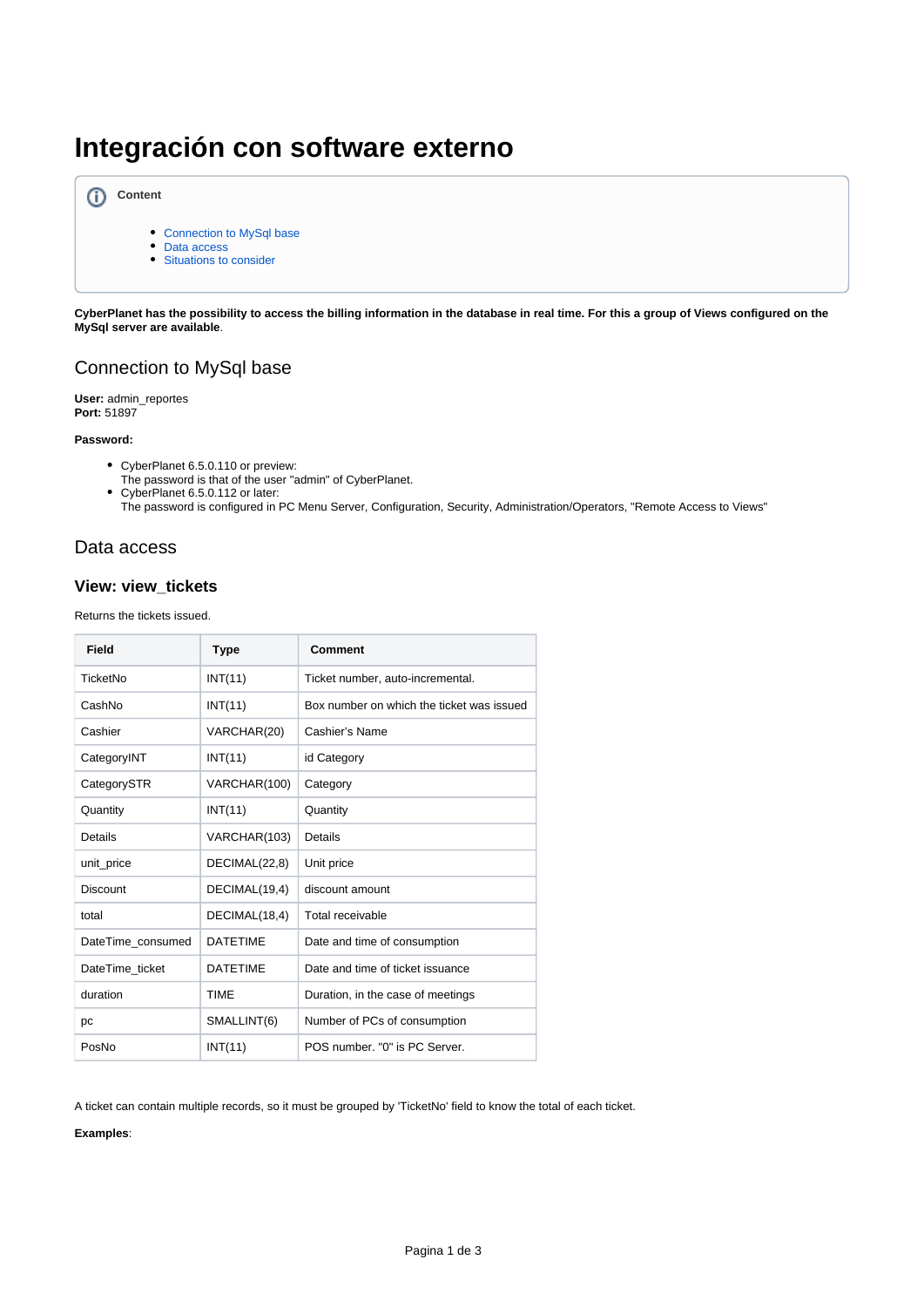1) Tickets with your cash amount 1 SELECT ticketNo , SUM(T.total) AS Importe from view\_tickets T WHERE T.CashNo=1 GROUP BY ticketno

#### **Table of categories of tickets**

| codigo  | detalle                      |  |
|---------|------------------------------|--|
| 11      | Uso PC Anónimo               |  |
| 3.      | Recarga crédito Cliente      |  |
| 4       | Uso Operador                 |  |
| 5       | Servicios                    |  |
| 6.      | Impresiones                  |  |
| 7.      | Escaneo                      |  |
| 8.      | Abonos                       |  |
| 9.      | Grabaciones                  |  |
| 10      | Descuentos                   |  |
| 11      | <b>Ticket PIN</b>            |  |
| $12-12$ | Ventas eliminadas            |  |
| $13-13$ | Descuentos Abonado           |  |
| 15      | Ajuste por redondeo          |  |
| 16      | Desc. Cantidad Impresiones   |  |
| 17      | Carga crédito anónimo        |  |
| 18      | Notas de crédito             |  |
| 19      | Promociones                  |  |
| $20-1$  | Pase Libre                   |  |
| 21      | Nuevo Cliente Registrado     |  |
| 22.     | Uso PC Registrado            |  |
| 23.     | Pago de Deuda                |  |
| 24      | Deuda a Pagar                |  |
| 25      | Tarjeta PIN                  |  |
| 26.     | Pago de consumos con crédito |  |
| 10.000  | Productos                    |  |

#### **View: view\_notascredito**

Returns the credit notes issued.

| Field    | <b>Type</b>     | Comment                      |
|----------|-----------------|------------------------------|
| TicketNo | INT(11)         | Ticket linked to credit note |
| CashNo   | INT(11)         | box number                   |
| Cashier  | VARCHAR(20)     | Operator performing the NC   |
| Details  | VARCHAR(640)    | Comments added to the NC     |
| number   | INT(11)         | Credit note number           |
| total    | DECIMAL(18,4)   | Amount of the CN             |
| DateTime | <b>DATFTIMF</b> | Date and time of issue.      |

Credit notes are always associated with a ticket.

Example: All credit notes in box 1